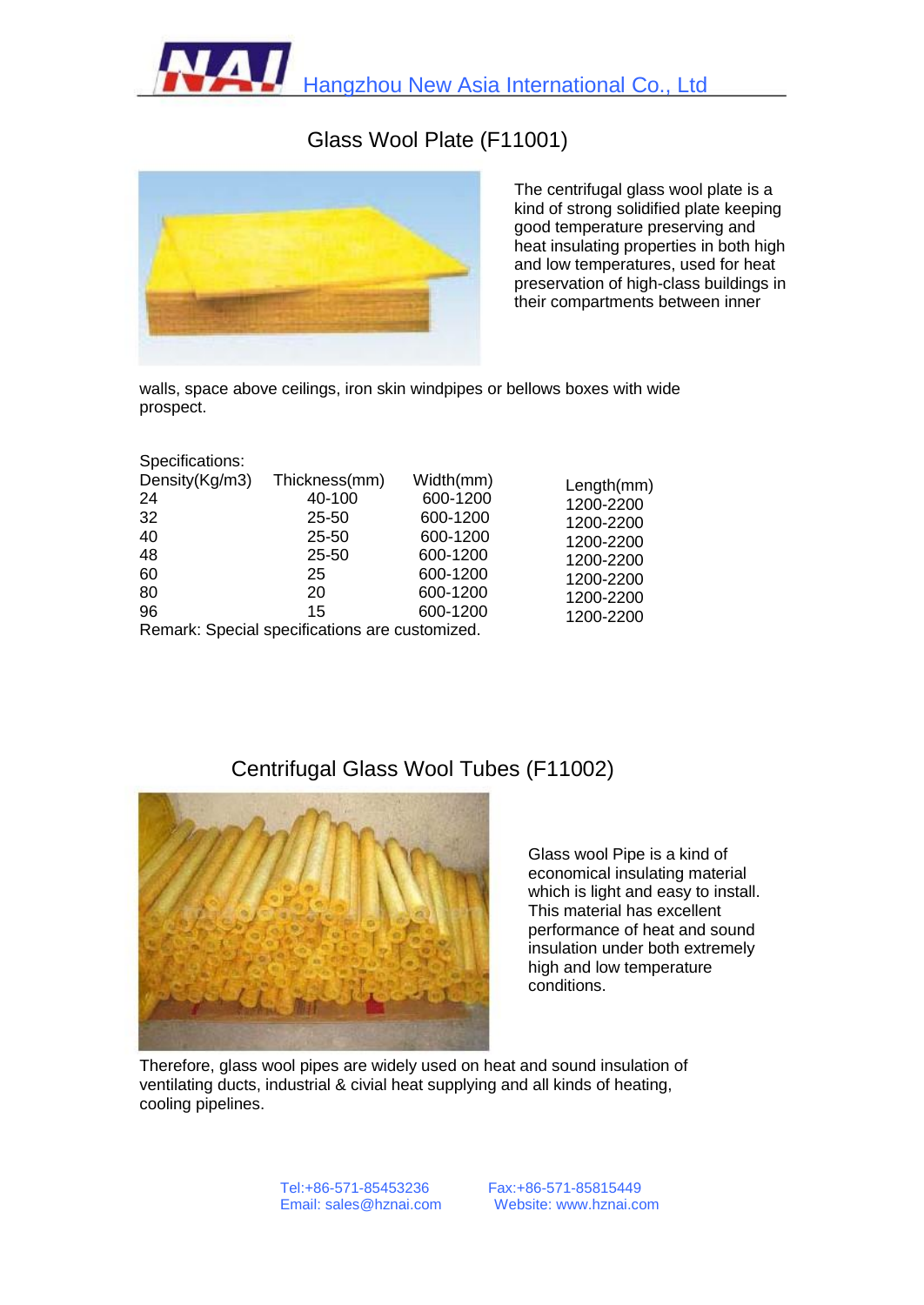Hangzhou New Asia International Co., Ltd

Specification: density 50-64kg/m3 thickness 30. 40. 50. 60. 70. 80. 90mm length 1000mm Applicable inner diameter 18-1500mm Physical properties Thermal Conductivity 0.033W/mk Fireproof anti-flaming (grade A) Moisture proof ≥98.5% Antcorrosiveness inoganic material is not needed Sound Absorption above 0.75LRC Applicable Temperature -120℃--350℃

Any specification you need we can make it for you according to the concrete requirement.

Glass Wool Felt (F11003)



The centrifugal glass wool felt is of coils adapted to large area laying, featuring not only heat preservation and insulation, but also shock and sound absorption especially to medium frequency noises and shaking noises.

This kind of felt may be cut at random in construction by requirement, and is mainly used for shock and sound absorption inside rooms and of sound system, traffic vehicles, refrigerators, appliance, etc. to good effect.

The aluminum foiled glass wool felt possesses slight radiation resistance as excellent inner lining of high-temperature workshops, control rooms, and inner walls, compartments and ceilings of computer rooms.

> Tel:+86-571-85453236 Email: sales@hznai.com

Fax:+86-571-85815449 Website: www.hznai.com